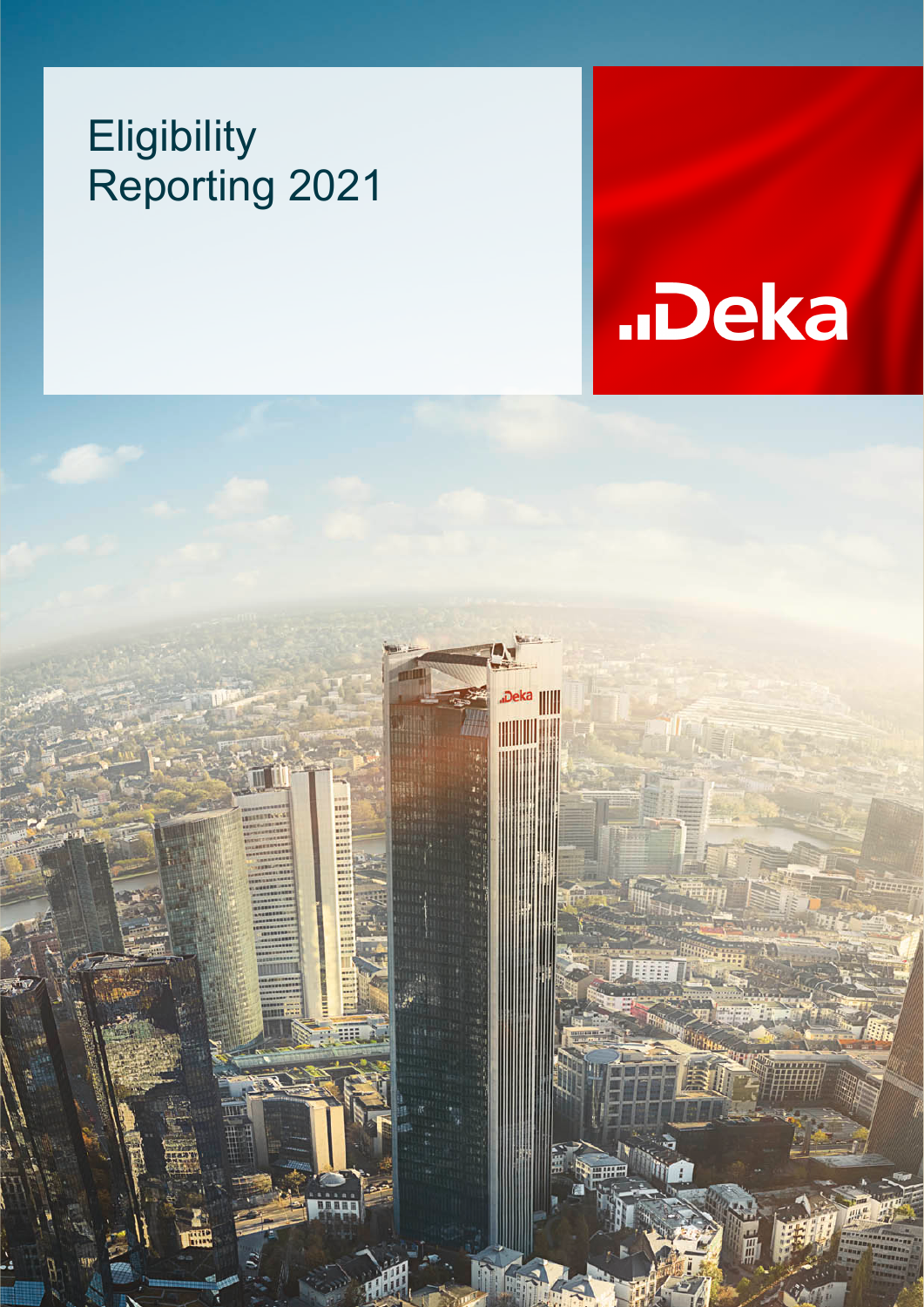## **Reporting within the framework of Article 8 of the Taxonomy Regulation: Eligibility Reporting 2021**

In order to achieve greenhouse gas neutrality by 2050, the EU Commission is counting on the support of the finance industry, among others. The finance industry has the central function of channelling capital flows into sustainable investments and ensuring a high level of market transparency.

For this reason, the EU Commission has created an EU-wide classification system with Regulation (EU) 2020/852 (hereinafter "Taxonomy Regulation"). According to this Taxonomy Regulation, around 100 economic activities along 13 sectors are to be evaluated in terms of their impact on the climate and the environment.

The Regulation entered into force in July 2020. On 10 December 2021, the European Commission published a delegated act (EU) 2021/2178 in the Official Journal of the European Union, which specifies the reporting obligations of the various players in the financial market, including those of credit institutions. Reporting obligations according to the Taxonomy Regulation apply to all (non-)financial undertakings that are obliged to submit a non-financial statement according to the Accounting Directive 2013/34/EU.

Under Article 8 of the Taxonomy Regulation, the Deka Group is also required to classify relevant business using certain assessment criteria. For the 2021 year under review, the Deka Group's business was therefore analysed for the first time with regard to its taxonomy eligibility. This indicates the proportion of the business volume in the above-mentioned economic activities and sectors that is, in principle, to be subject to a future taxonomy compliance review.

A taxonomy-eligible economic activity is an economic activity that is described in the delegated acts ("Climate Delegated Act" Annex I and II), irrespective of whether this economic activity fulfils all technical test criteria. A taxonomy-aligned economic activity is an economic activity that fulfils the requirements set out in the Taxonomy Regulation by ...:

- 1. ...making a significant contribution to at least one of the six environmental goals
- 2. ...not causing significant adverse effects on the other environmental goals (DNSH criteria)
- 3. ...being able to be evaluated in a scientifically sound manner and
- 4. ...fulfilling the minimum social safeguards

### (**CF. Background: DEVELOPMENTS IN THE EU ACTION PLAN FOR FINANCING SUSTAINABLE GROWTH – THE EU TAXONOMY**)

The taxonomy eligibility analysis carried out is therefore to be understood, on the one hand, as an intermediate step in the reporting; on the other hand, it corresponds to full compliance with the current regulatory requirements under Article 8 of the delegated act until the full requirements under Article 10 of the same act enter into force.

From the 2023 year under review and when the full scope of reporting comes into force, the Deka Group is required to publish the Green Asset Ratio (hereinafter also referred to as "GAR"). This key figure indicates the ratio of taxonomyaligned business to a defined part of the assets (so-called "Covered Assets"; for details, see below) of the bank. Only when the Green Asset Ratio is published can a statement be made as to whether the business can be described as sustainable within the meaning of the EU Taxonomy Regulation.

Neither the specific calculation methods nor the reporting format are currently fully specified for the information or ratios (hereinafter also referred to as "key performance indicators" or "KPIs") that must be disclosed as of 31 December 2021. The key performance indicators to be published are determined against the backdrop of an initial reporting requirement of taxonomy eligibility for companies as of 31 December 2021 and are based on the Annexes for credit institutions V, VI and XI of the Delegated Act (EU) 2021/2178 in the EU Official Journal in conjunction with the FAQs (Frequently Asked Questions) published by the EU on 20 December 2021 and concretized on 02 February 2022.

According to Article 10(2) of the Delegated Act, seven Key Performance Indicators (KPIs) are to be disclosed by the financial undertakings for the years under review 2021 and 2022. In total, these key performance indicators are set in relation to total assets. Therefore, the "Total Assets" (= balance sheet total) should be used as reference value in the denominator. The calculation of the relevant key performance indicators is based on the regulatory Financial Reporting (hereinafter "FinRep") as on 31 December 2021 and the regulatory scope of consolidation. From the 2023 year under review, the "Covered Assets", which provide for an exclusion of the exposures to "Central Governments, Central Banks and Supranationals" as well as of the "Trading portfolios", should be used as reference value for determining the GAR. According to FAQ 21 dated 02 February 2022, additional reporting of the KPIs as per the aforementioned Covered Assets is also allowed. DekaBank uses this option for KPI 1 and KPI 2 in order to facilitate comparability of the ratios in the course of time for the GAR under consideration of the qualitative details for calculating the key performance indicators.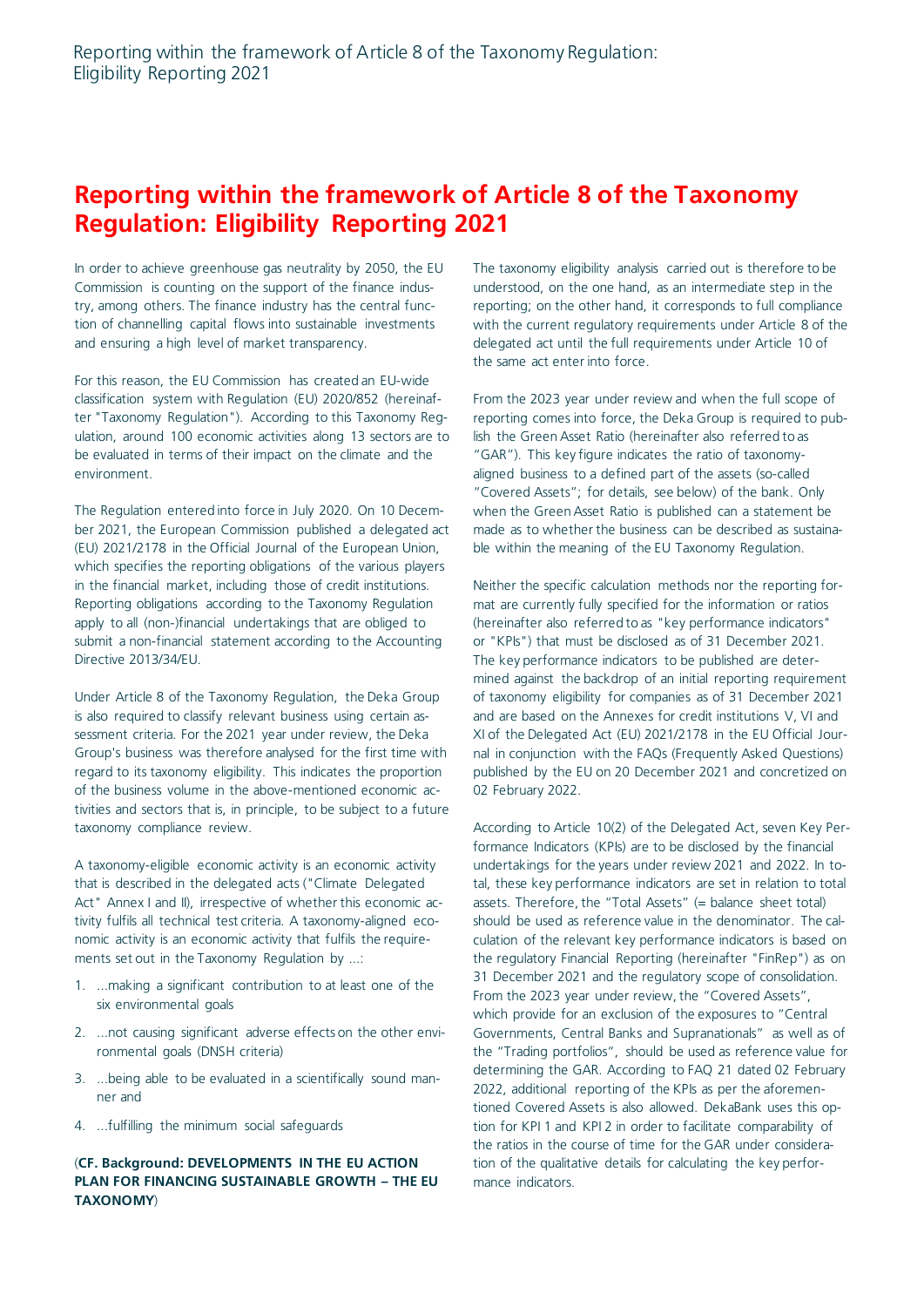The following table should be read with particular reference to the Deka Group's integrated business model as Wertpapierhaus for the savings banks. With its activities in asset management and in the banking business, the Deka Group is a service provider for the investment, administration and management of assets and supports savings banks, savings bank customers and institutional investors along the entire investment and advisory process, with a focus on securities business. Financing, particularly taxonomy-eligible financing within the EU, accounts for a relatively small share in the Deka Group's total assets. For example, private residential construction business, which is generally classified as taxonomy-eligible, is not part of the Deka Group's business model.

#### KPI'S ACCORDING TO ARTICLE 8 TAXONOMY (TABLE 25)

| <b>KPI</b><br>No.        | <b>Description</b>                                                                               | Share in %<br>With reference<br>to Total Assets | Share in %<br>With reference<br>to Covered Assets |
|--------------------------|--------------------------------------------------------------------------------------------------|-------------------------------------------------|---------------------------------------------------|
|                          | Taxonomy-eligible assets<br><b>Total assets</b>                                                  | 3 O                                             | 4.8                                               |
| $\overline{\phantom{0}}$ | Non-taxonomy-eligible assets<br><b>Total assets</b>                                              | 21.1                                            | 34.1                                              |
| $\overline{3}$           | Risk positions against central states +<br>central banks + supranational issuers<br>Total assets | 21.1                                            |                                                   |
| 4                        | Derivatives (banking book and<br>trading book)<br><b>Total assets</b>                            | 7.1                                             |                                                   |
| 5                        | Risk positions against entities<br>not subject to NFRD<br>Total assets                           | 28.4                                            |                                                   |
| 6                        | Trading portfolio<br><b>Total assets</b>                                                         | 18.7                                            |                                                   |
| 7                        | Short-term interbank loans<br><b>Total assets</b>                                                | 2.9                                             |                                                   |
|                          |                                                                                                  |                                                 |                                                   |

KPI No. 1 represents the essential key performance indicator as on the reporting date of 31 December 2021. It shows the share of risk positions (gross book values) and is to be subjected to a taxonomy conformity review from the year under review 2023.

For KPI No. 1, loans, debt securities and equity instruments to NFRD-obligated entities (both financial entities, non-financial entities and other financial entities subject to the Non-Financial Reporting Directive) as well as households and local authorities (municipalities and districts, whose purpose is the financing of public housing or special financing) are to be examined for taxonomy eligibility.

The decisive factor for taxonomy eligibility is the economic activity of the respective financing. To examine the taxonomy eligibility of the relevant risk positions, the financings were first examined for directly derivable economic activities. These are present in 3.7 percent of the total assets. Of this position, 0.7 percent have a non-taxonomy-eligible economic activity and

are therefore assigned to KPI No. 2. With reference to the aforementioned Covered Assets, KPI No. 1 increases from around 3.0 percent to around 4.8 percent and KPI No. 2 to around 34.1 percent.

Risk positions without directly attributable economic activity are generally to be recognised in the amount of the taxonomy eligibility ratio published by the respective companies. At the time the report was prepared, corresponding information was not yet available from the respective companies or had not yet been published. The Deka Group has therefore classified these risk positions entirely as non-taxonomy-eligible and also allocated them to KPI No. 2. This affects 20.4 percent of the positions of the total assets.

The examination of taxonomy eligibility does not include positions that are exempt from the so-called NFRD obligation. On the one hand, these are customers, who have their registered office outside the European Union. This restriction leads to a non-inclusion of 17.1 percent of the total assets. On the other hand, the assessment of the NFRD obligation was determined on the basis of a negative delimitation to small or mediumsized enterprises (SMEs). This can, for example, also involve financing of so-called special purpose vehicles (SPVs), although their purpose would be classified as taxonomy-eligible and they have their registered office in the European Union. The negative delimitation based on SMEs leads to an additional non-inclusion of 11.3 percent of total assets. The two aforementioned positions are reported in KPI No. 5 as a total of 28.4 percent of total assets.

Other risk positions that cannot be classified as taxonomy-eligible by definition are assigned to KPIs No. 3, No. 4, No. 6 and No. 7. They are not in line with the product and customer groups relevant for the taxonomy. This approach has excluded a further significant proportion of the Deka Group's total assets for inclusion in KPI No. 1 and KPI No. 2.

Due to double counting and overlaps, especially in trading book derivatives (included in KPI No. 4 and No. 6), as well as the exclusion of regional and local authorities (not included in KPI No. 3), the sum of the above ratios deviates from 100 percent.

### **Qualitative disclosures on compliance with Regulation (EU) No. 2020/852 in the business strategy, product design processes and cooperation with customers and counterparties**

The Deka Group aligns its sustainability strategy with the global challenges of climate change and sustainable development and the associated political, regulatory, social and customer-related requirements. Regulatory requirements are implemented from the joint perspective of the customer and the regulator. The EU Taxonomy Regulation also results in corresponding requirements that are coordinated and implemented